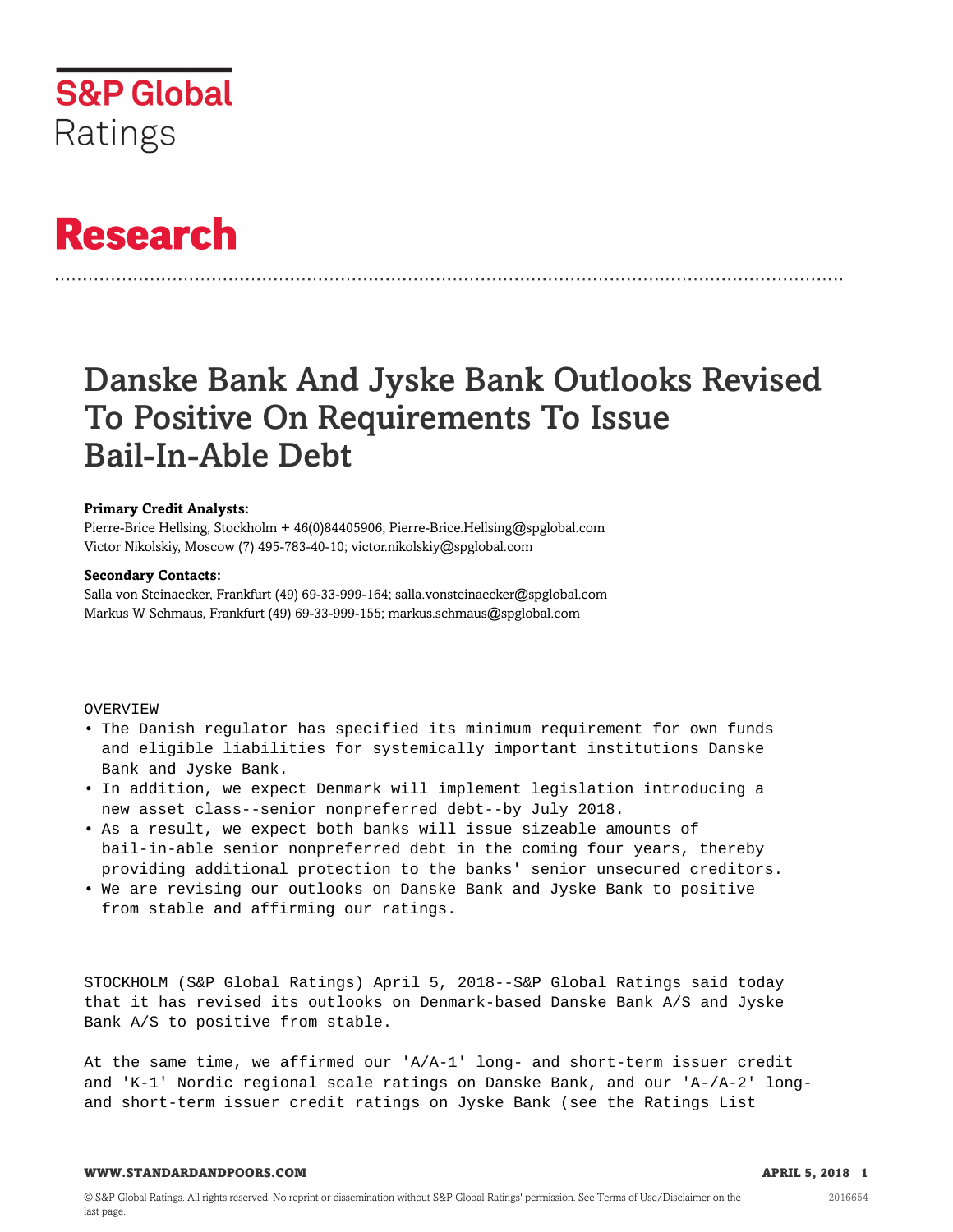#### below).

The rating actions stem from our expectation that Danske Bank and Jyske Bank will start issuing bail-in-able senior nonpreferred debt this year to build up meaningful buffers of additional loss-absorbing capacity (ALAC) to protect senior debtholders.

On March 28, 2018, the Danish Financial Services Authority (FSA)--Finanstilsynet--published its final principles for resolution and minimum requirement for own funds and eligible liabilities (MREL) for Danske Bank, Jyske Bank, and Sydbank (not rated).

The FSA has set the MREL at twice the level of capital requirements of systemic banks at all times, including capital buffer requirements. Danske Bank and Jyske Bank must fulfil their MREL from July 1, 2019, and can until Jan. 1, 2022, also include senior unsecured or senior preferred liabilities issued before Jan. 1, 2018, provided they fulfil all other MREL criteria. On March 14 this year, the Danish government proposed changes to the creditor hierarchy by introducing a senior nonpreferred asset class in Danish regulation. The law is expected to take effect on July 1, 2018, but will apply retroactively to instruments issued from Jan. 1, 2018.

To fulfil these requirements, we anticipate that Danske Bank and Jyske Bank will replace significant portions of maturing senior unsecured debt with senior nonpreferred debt from midyear 2018, thereby accumulating a material amount of ALAC capacity. We currently expect that Danske Bank will issue about Danish krone (DKK) 90 billion-DKK100 billion (€12.0 billion-€13.4 billion) of senior nonpreferred debt through 2021 to meet its current requirements, and Jyske Bank about DKK15 billion-DKK18 billion.

#### • DANSKE BANK

The positive outlooks on Danske Bank and Danske Bank A/S, Swedish Branch indicate that we could raise our long-term ratings by one notch if the bank realizes its issuance plans throughout 2018 and approaches its target for ALAC buffers stemming from the MREL. Progress in bringing ALAC above 5% of risk-weighted assets (RWA) would support an upgrade. We also expect that Danske Bank will maintain its strong capital and improved profitability. In our view, Danske Bank has some capital flexibility, since we forecast our risk-adjusted capital (RAC) ratio will likely stay within the 10.75%-11.25% range over the next two years.

We could revise our outlook to stable if we expect the issuance of ALAC-eligible instruments will total less than 5% of RWAs or we see a risk that generous dividend payouts or exposure growth could result in our projected RAC ratio declining below 10%.

The stable outlook on subsidiary Danica remains unchanged and continues to

## **WWW.STANDARDANDPOORS.COM APRIL 5, 2018 2**

2016654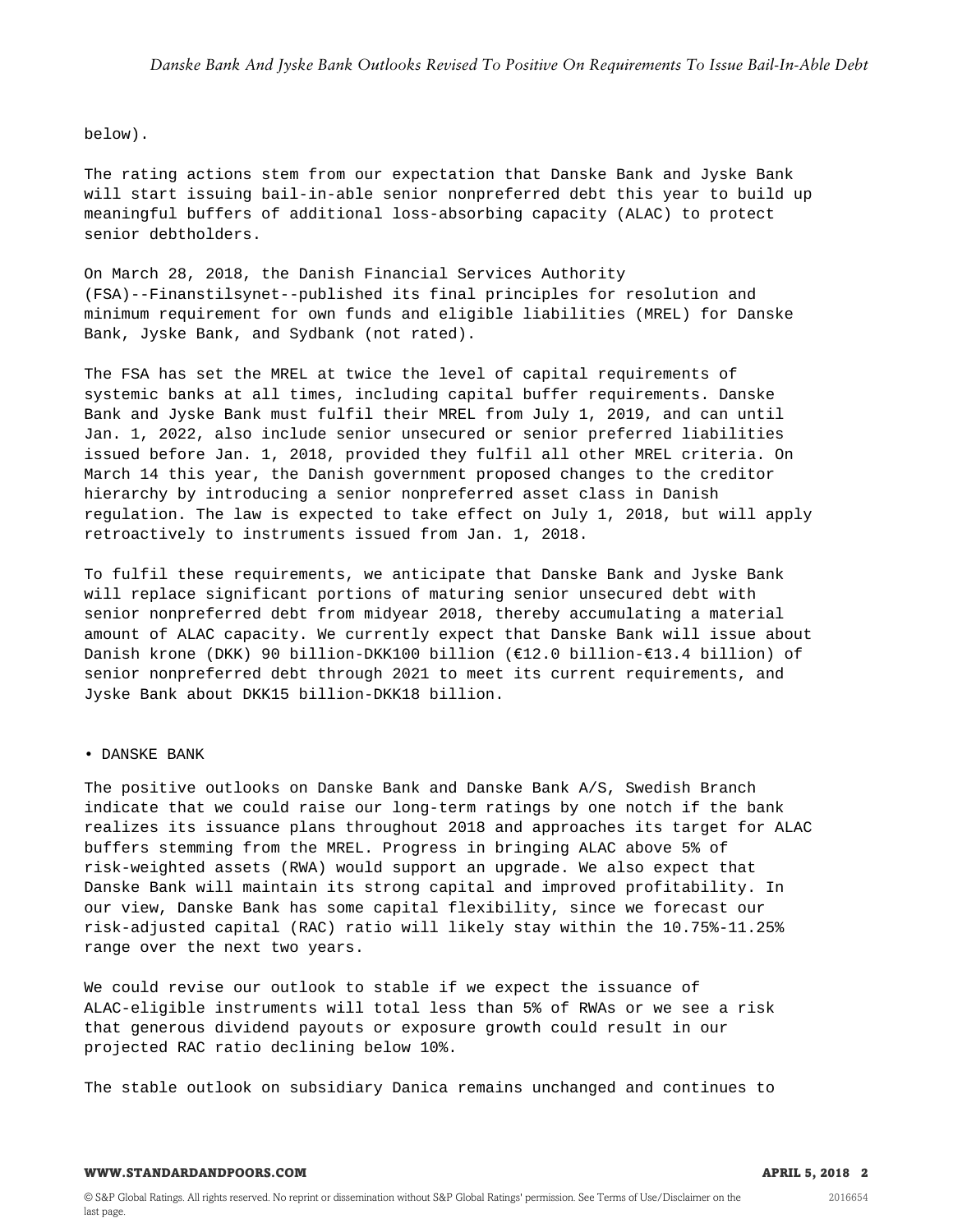reflect that on Danske Bank's unsupported group credit profile, since we view Danica as a core group entity, but not eligible for an uplift for ALAC support in the long-term rating.

# • JYSKE BANK

The positive outlooks on Jyske Bank and its core subsidiary BRFkredit A/S indicate that we could raise the long-term ratings by one notch if Jyske Bank realizes its issuance plans in 2018-2019, approaching its target ALAC buffers stemming from the MREL. We expect Jyske Bank's ALAC buffer will increase to more than 3% of RWA in 2018 and eventually exceed 5% in 2020. This projection does not incorporate the potential impact of Jyske Bank's acquisition of Nordjyske Bank, although we anticipate that Jyske Bank would maintain a RAC ratio sustainably above 10% in such a scenario.

We could revise our outlook to stable if we expect issuance of ALAC-eligible instruments will total less than 5% of RWAs. In addition, we could lower the ratings if the bank's acquisition of Nordjyske Bank, capital distributions, or volume growth weakened Jyske Bank's capital adequacy more than we currently expect, resulting in our RAC ratio remaining below 10%.

In addition, we could lower the ratings if Jyske Bank's asset quality metrics weakened, leading us to take a negative view of the bank's combined risk and capital position, or if Jyske Bank's funding and liquidity profile deteriorated significantly.

The positive outlook on BRFkredit rests on our expectation that the entity's senior creditors would benefit in a resolution from the parent's ALAC buffer. We could revise this outlook to stable if we concluded that BRFkredit would not receive support via Jyske Bank's ALAC in such a scenario.

### RELATED CRITERIA

- General Criteria: S&P Global Ratings' National And Regional Scale Mapping Tables, Aug. 14, 2017
- Criteria Financial Institutions General: Risk-Adjusted Capital Framework Methodology, July 20, 2017
- General Criteria: Methodology For Linking Long-Term And Short-Term Ratings , April 7, 2017
- Criteria Financial Institutions Banks: Bank Rating Methodology And Assumptions: Additional Loss-Absorbing Capacity, April 27, 2015
- Criteria Financial Institutions Banks: Bank Hybrid Capital And Nondeferrable Subordinated Debt Methodology And Assumptions, Jan. 29, 2015
- General Criteria: National And Regional Scale Credit Ratings, Sept. 22, 2014
- General Criteria: Group Rating Methodology, Nov. 19, 2013
- Criteria Financial Institutions Banks: Assessing Bank Branch

# **WWW.STANDARDANDPOORS.COM APRIL 5, 2018 3**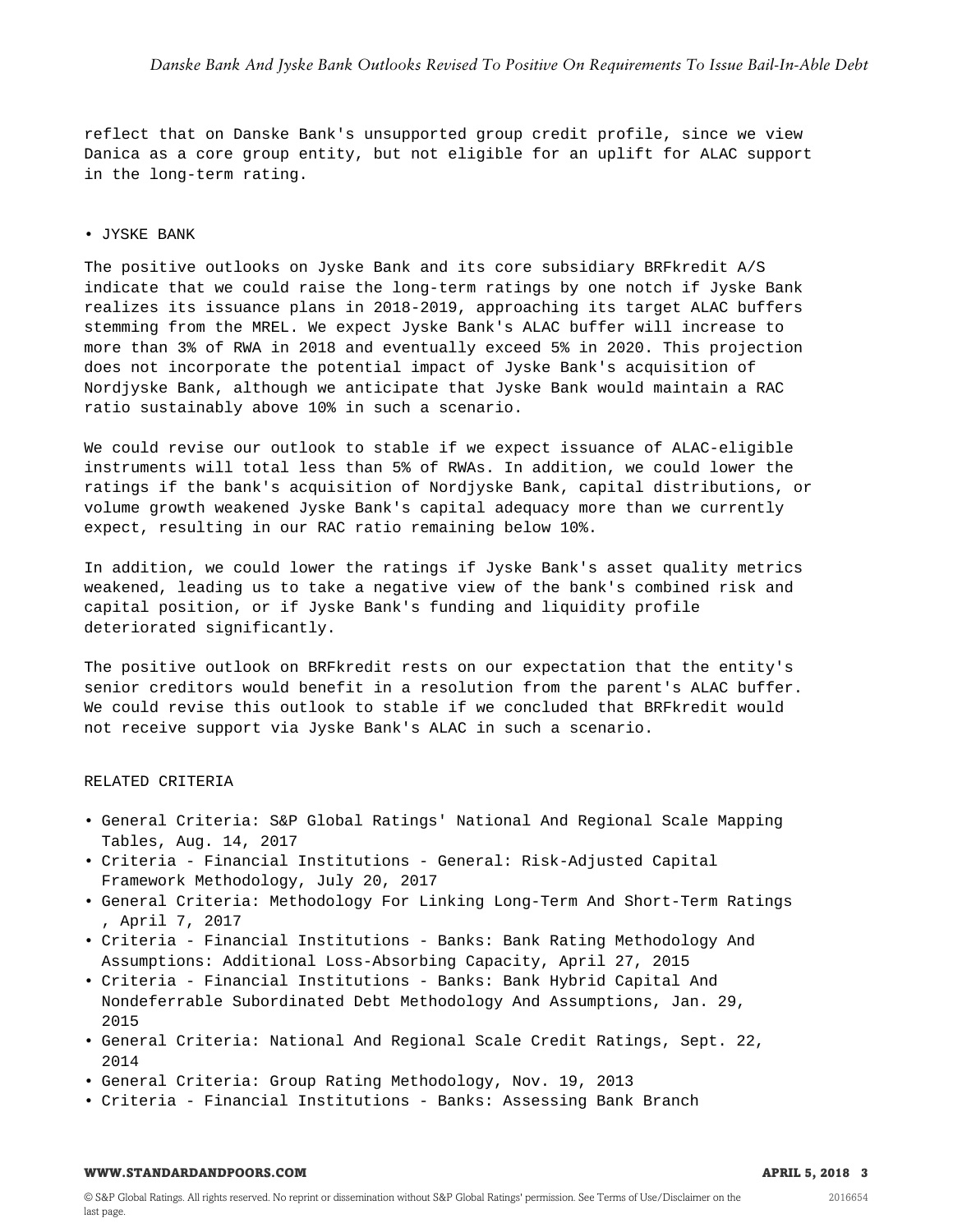```
Creditworthiness, Oct. 14, 2013
• Criteria - Financial Institutions - Banks: Quantitative Metrics For
 Rating Banks Globally: Methodology And Assumptions, July 17, 2013
• Criteria - Financial Institutions - Banks: Banks: Rating Methodology And
 Assumptions, Nov. 9, 2011
• Criteria - Financial Institutions - Banks: Banking Industry Country Risk
 Assessment Methodology And Assumptions, Nov. 9, 2011
• General Criteria: Use Of CreditWatch And Outlooks, Sept. 14, 2009
• Criteria - Financial Institutions - Banks: Commercial Paper I: Banks,
 March 23, 2004
RELATED RESEARCH
• Banking Industry Country Risk Assessment: Denmark, March 7, 2018
• Jyske Bank 'A-/A-2' Ratings Affirmed On Offer To Buy Nordjyske Bank,
 March 16, 2018
• Nykredit Realkredit Outlook Revised To Stable On Stronger Additional
 Loss-Absorption Capacity; 'A/A-1' Ratings Affirmed, July 8, 2016
• Nykredit Realkredit's Proposed Senior Subordinated Tier 3 Notes Rated
 'BBB+', May 26, 2016
• Various Rating Actions On Four Danish Banks After Review Of Government
 Support And Additional Loss-Absorbing Capacity, July 13, 2015
• Various Rating Actions On Danish Banks On EU Bank Recovery And Resolution
 Directive To Be Implemented In Denmark, May 12, 2015
Ratings List
* * * * * * * * * * * * * * * Danske Bank A/S * * * * * * * * * * * * * *
Ratings Affirmed; Outlook Action
                                    To From
Danske Bank A/S
Danske Bank A/S, Swedish Branch
Issuer Credit Rating A/Positive/A-1 A/Stable/A-1
Ratings Affirmed
Danske Bank A/S
Nordic Regional Scale Rating --/--/K-1
Certificate Of Deposit A/A-1
Senior Unsecured A
Subordinated BBB+
Junior Subordinated BBB-
Commercial Paper A-1
Commercial Paper K-1
Danske Corp., Delaware
Commercial Paper A/A-1
* * * * * * * * * * * * * * * Jyske Bank A/S * * * * * * * * * * * * * * *
```
#### **WWW.STANDARDANDPOORS.COM APRIL 5, 2018 4**

2016654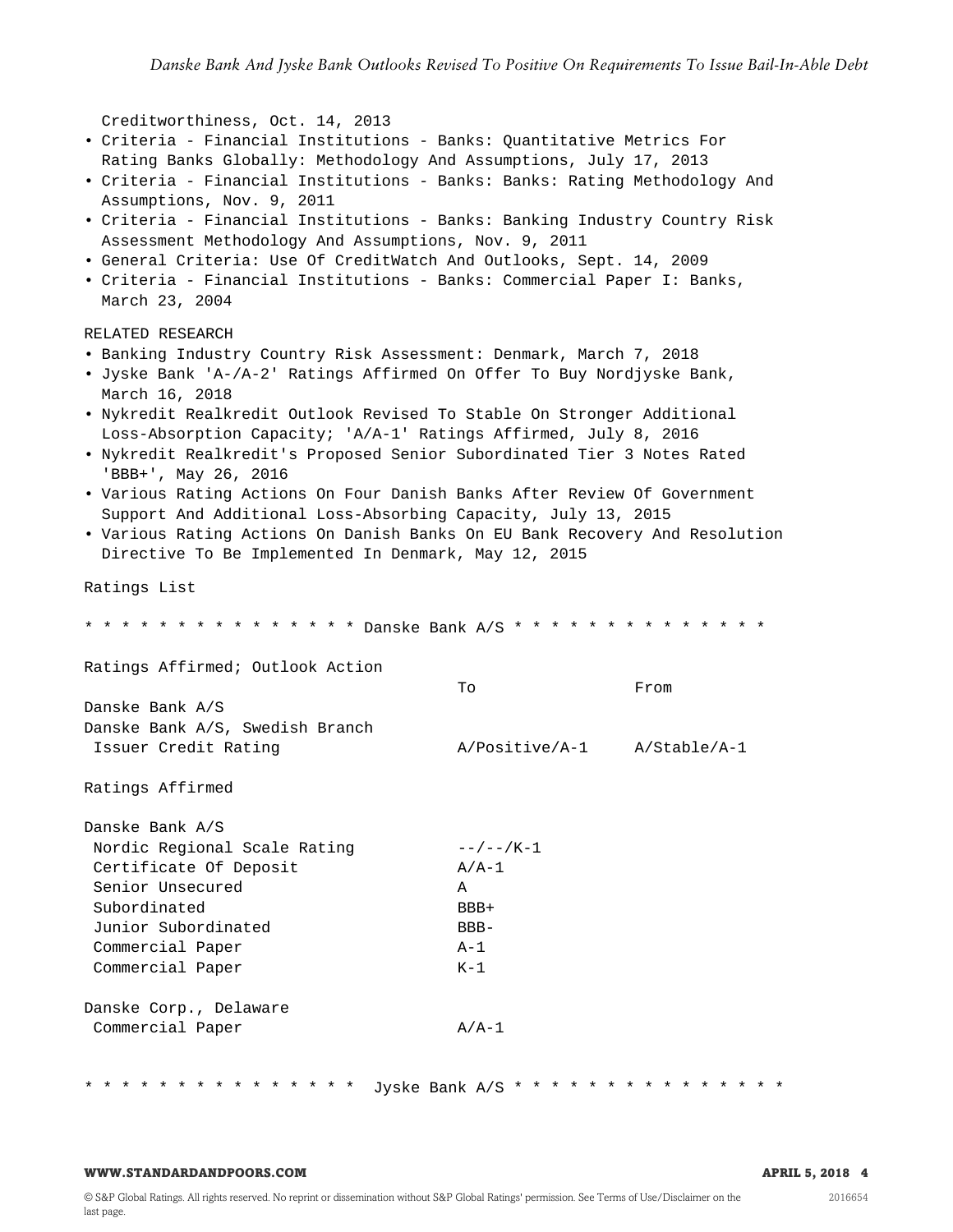| Ratings Affirmed; Outlook Action |                                     |      |
|----------------------------------|-------------------------------------|------|
|                                  | To                                  | From |
| Jyske Bank $A/S$                 |                                     |      |
| BRFkredit A/S                    |                                     |      |
| Issuer Credit Rating             | $A$ -/Positive/A-2 $A$ -/Stable/A-2 |      |
| Ratings Affirmed                 |                                     |      |
| Jyske Bank $A/S$                 |                                     |      |
| Nordic Regional Scale Rating     | $- - / - - / K - 1$                 |      |
| Certificate Of Deposit           |                                     |      |
| Foreign Currency                 | $A-2$                               |      |
| Senior Unsecured                 | $A -$                               |      |
| Subordinated                     | <b>BBB</b>                          |      |
| Junior Subordinated              | $BB+$                               |      |
| Commercial Paper                 | $A-2$                               |      |
|                                  |                                     |      |

# **Additional Contact:**

Financial Institutions Ratings Europe; FIG\_Europe@spglobal.com

Certain terms used in this report, particularly certain adjectives used to express our view on rating relevant factors, have specific meanings ascribed to them in our criteria, and should therefore be read in conjunction with such criteria. Please see Ratings Criteria at www.standardandpoors.com for further information. Complete ratings information is available to subscribers of RatingsDirect at www.capitaliq.com. All ratings affected by this rating action can be found on the S&P Global Ratings' public website at www.standardandpoors.com. Use the Ratings search box located in the left column. Alternatively, call one of the following S&P Global Ratings numbers: Client Support Europe (44) 20-7176-7176; London Press Office (44) 20-7176-3605; Paris (33) 1-4420-6708; Frankfurt (49) 69-33-999-225; Stockholm (46) 8-440-5914; or Moscow 7 (495) 783-4009.